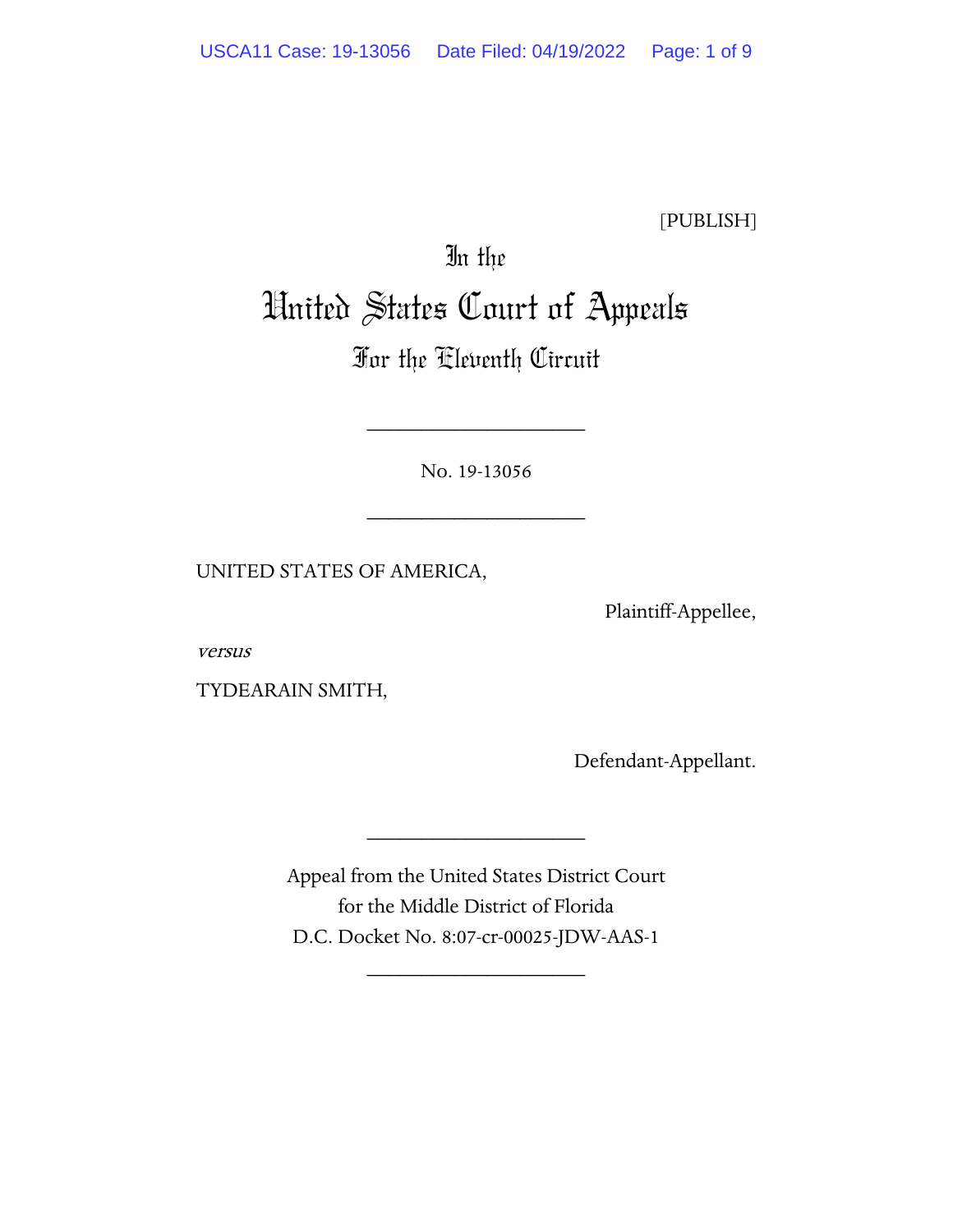Before WILLIAM PRYOR, Chief Judge, JORDAN, Circuit Judge, and BROWN, \* District Judge.

JORDAN, Circuit Judge:

This case concerns the process to which a defendant is entitled when he seeks relief under the First Step Act of 2018, Pub. L. No. 115-391, § 404(b), 132 Stat. 5194.

#### I

In 2007, Tydearain Smith was convicted of possession of 5 grams or more of crack cocaine with intent to distribute in violation of 21 U.S.C.  $\S$  841(b)(1)(B), and the brandishing of a firearm in the commission of a drug trafficking crime in violation of 18 U.S.C.  $\S 924(c)(1)(A)(ii)$ . The district court sentenced him to a term of 210 months of imprisonment on the crack cocaine conviction, and a consecutive term of 84 months of imprisonment on the firearm conviction. Based on Amendments 706 and 782 to the Sentencing Guidelines, the district court subsequently reduced Mr. Smith's sentence on the crack cocaine conviction, first to 168 months of imprisonment, and then to 135 months of imprisonment.

 Mr. Smith wrote a letter to the district court in 2019 asking whether he was eligible for a sentence reduction under the First Step Act, and requesting the appointment of counsel to file a motion under the Act. The letter contained no substantive arguments

<sup>\*</sup> Honorable Michael L. Brown, United States District Judge for the Northern District of Georgia, sitting by designation.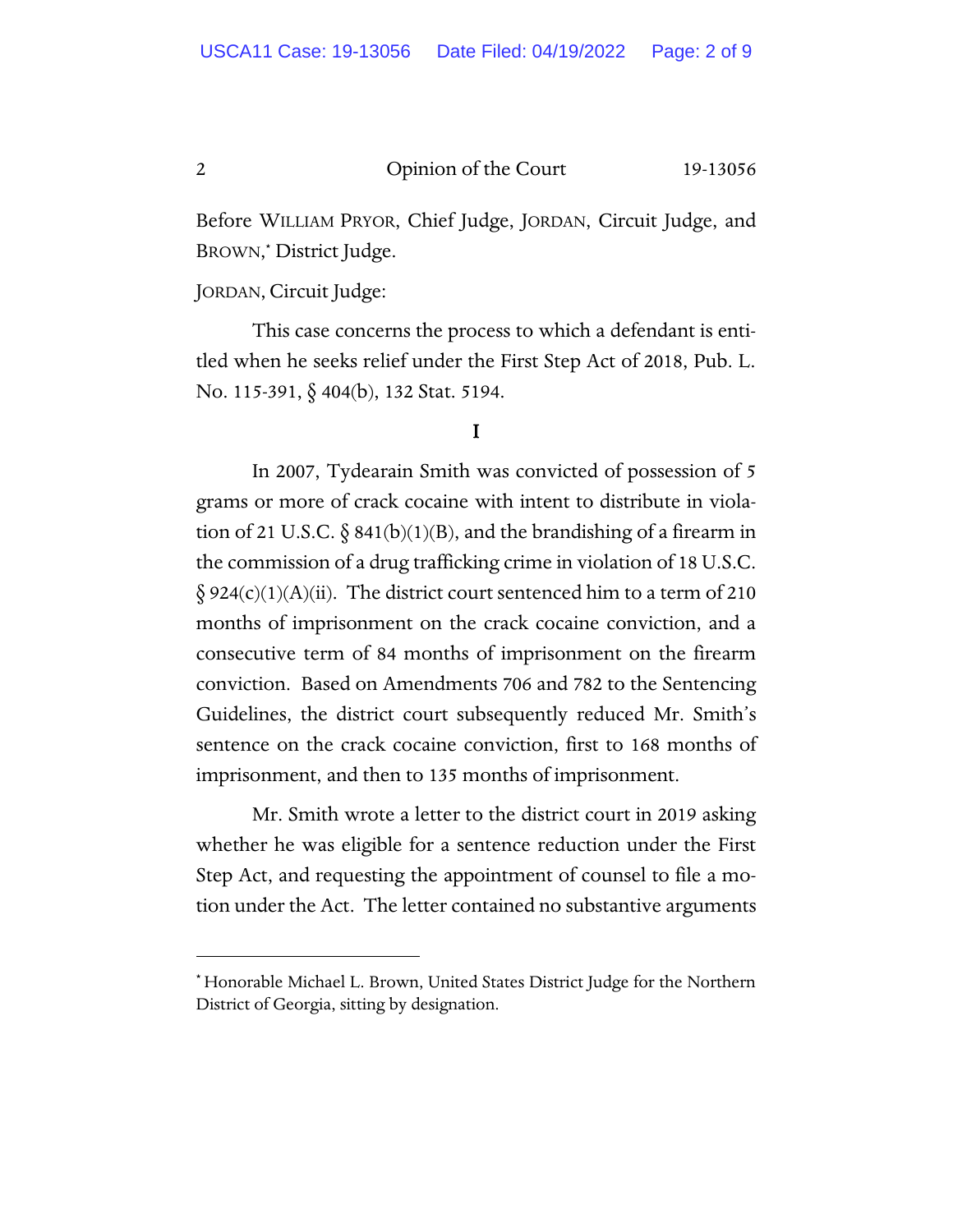on eligibility. Nor did it set out the grounds supporting a reduction.

 The district court appointed the Federal Public Defender's Office to represent Mr. Smith. As part of the standard procedure in the Middle District of Florida, the probation office prepared a memorandum advising the court that Mr. Smith was ineligible for a sentence reduction under the First Step Act. The Federal Public Defender's Office subsequently entered an appearance as counsel of record for Mr. Smith.

In an order issued before we decided United States v. Jones, 962 F.3d 1290, 1298–1300 (11th Cir. 2020) (addressing the meaning of the term "covered offense" in  $\S$  404 of the First Step Act), the district court construed Mr. Smith's *pro se* letter as a motion requesting a reduction under the Act. Without receiving briefing from the parties, the court denied the construed motion as moot, concluding that Mr. Smith was not eligible for a reduction under the Act.

Mr. Smith filed a *pro se* motion for reconsideration. Federal Public Defender's Office also filed a motion for reconsideration, arguing that Mr. Smith was eligible for relief under the First Step Act because (a) the statute of conviction—as opposed to his actual conduct and possible penalties—dictated whether he was eligible for a reduction, and (b) the penalties for his statute of conviction had changed.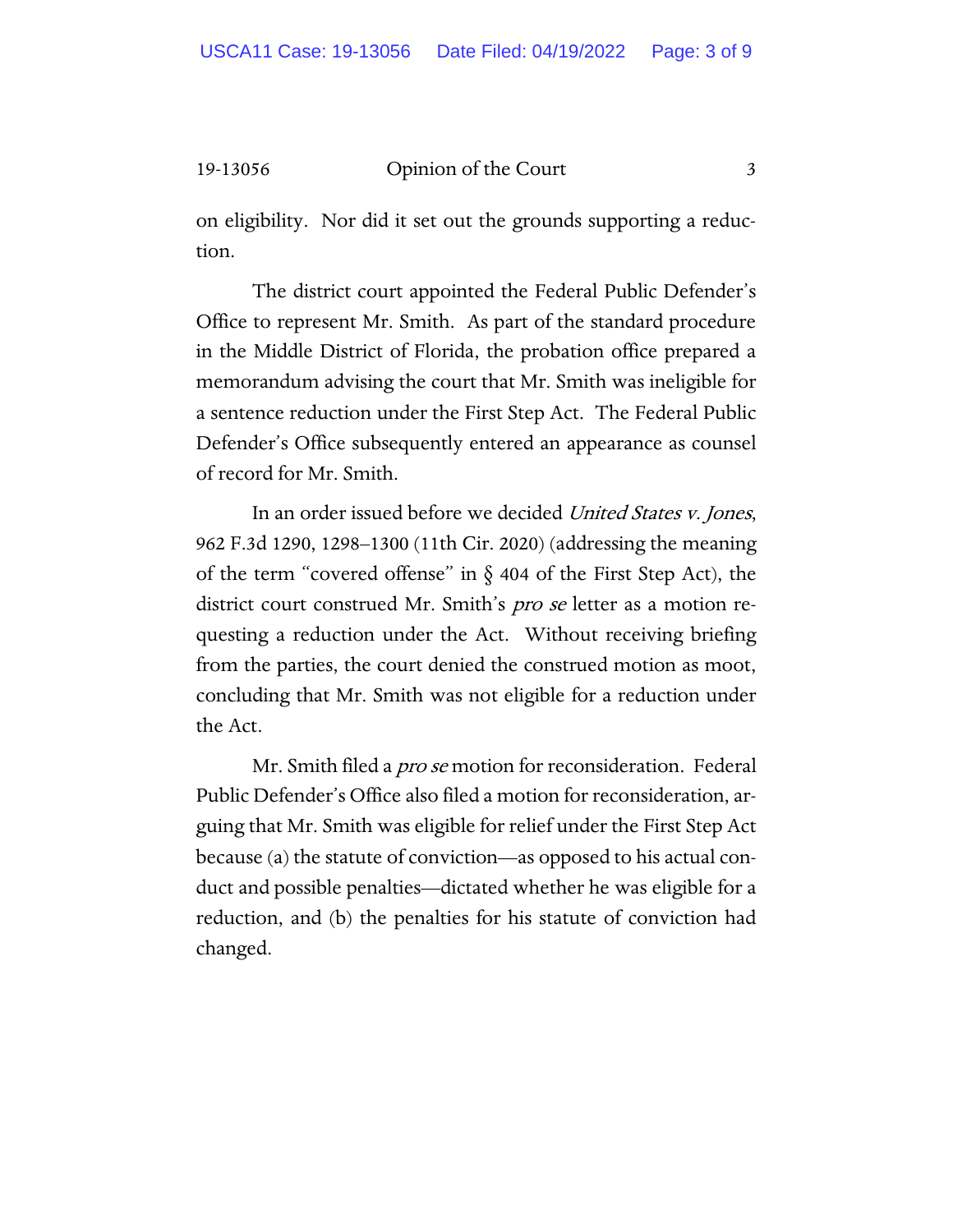The district court ordered the government to respond to Mr. Smith's motions for reconsideration, "including all substantive arguments." The parties then filed a joint motion for reconsideration requesting a briefing schedule to allow litigation over Mr. Smith's eligibility for a sentence reduction and all other "substantive legal and factual arguments for relief." The court denied the motion and ordered the government to respond as originally directed.

In its response, the government argued that Mr. Smith was ineligible for relief under the First Step Act for the reasons stated by the probation office. Mr. Smith, through counsel, requested leave to reply to the government's response so that he could present factual and legal arguments to support his request for relief.<sup>1</sup>

The district court denied Mr. Smith's *pro se* and counseled motions for reconsideration and for leave to file a reply. It again concluded that Mr. Smith was ineligible for relief under the First Step Act because the penalties he faced for the drug quantity established in the presentence investigation report had not changed. The court alternatively ruled that, even if Mr. Smith were eligible for relief, a "further reduction [was] not warranted" because he

<sup>&</sup>lt;sup>1</sup> Mr. Smith also mailed a *pro se* letter to the district court. He asserted that he was a "changed man" and a "model inmate" who had improved himself during his incarceration and set out his strong desire to be with his family. Under the Middle District's local rules, this communication was improper because a represented person "can appear through the lawyer only." M.D. Fla. R.  $2.02(b)(3)$ .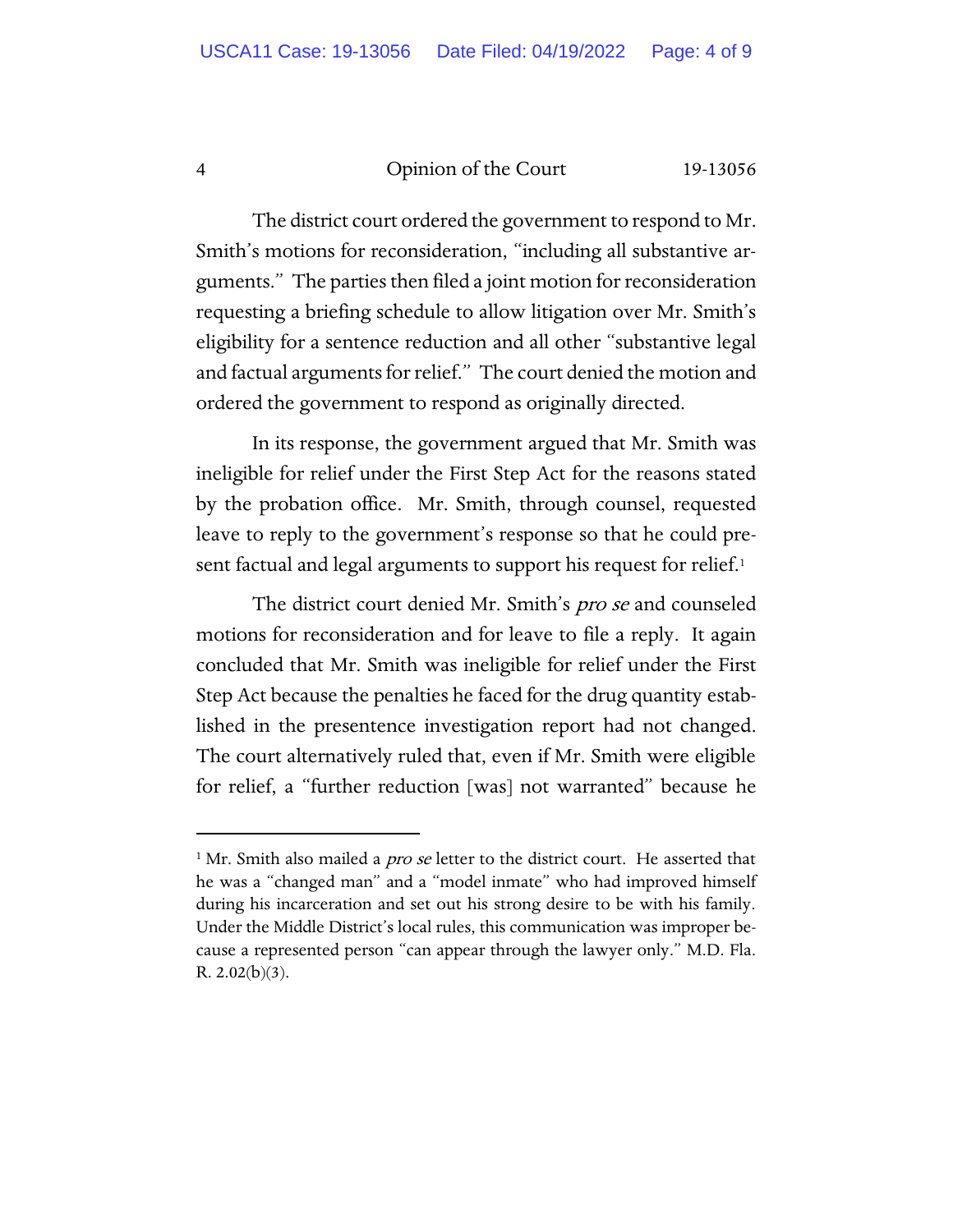perjured himself at trial, brandished a firearm during his crime, stipulated that the cocaine base he possessed was 94% pure, and had already benefitted from two sentence reductions by virtue of retroactive amendments to the sentencing guidelines.

This appeal followed. Following a review of the record, and with the benefit of oral argument, we reverse and remand because Mr. Smith was not provided an opportunity to be heard as to why he merited a sentence reduction.

## II

The first question is whether Mr. Smith is eligible for a sentence reduction under the First Step Act. Exercising plenary review, *see Jones*, 962 F.3d at 1296, we agree with the parties that Mr. Smith is eligible.

Mr. Smith was convicted of possessing 5 grams or more of crack cocaine with the intent to distribute. At the time he was sentenced, the statutory penalty for this offense was 5 to 40 years of imprisonment. See Terry v. United States, 141 S. Ct. 1858, 1862 (2021) (describing the pre-2010 sentencing scheme for crack cocaine offenses under 21 U.S.C.  $\S$  841). Because Mr. Smith had an enhancement under 21 U.S.C. § 851, his statutory penalty increased to 10 years to life imprisonment.

Under the Fair Sentencing Act of 2010, Pub. L. No. 111-220, § 2, 124 Stat. 2372—made retroactive by the First Step Act—a narcotics offense involving less than 28 grams of crack cocaine now carries a statutory penalty of up to 20 years with no mandatory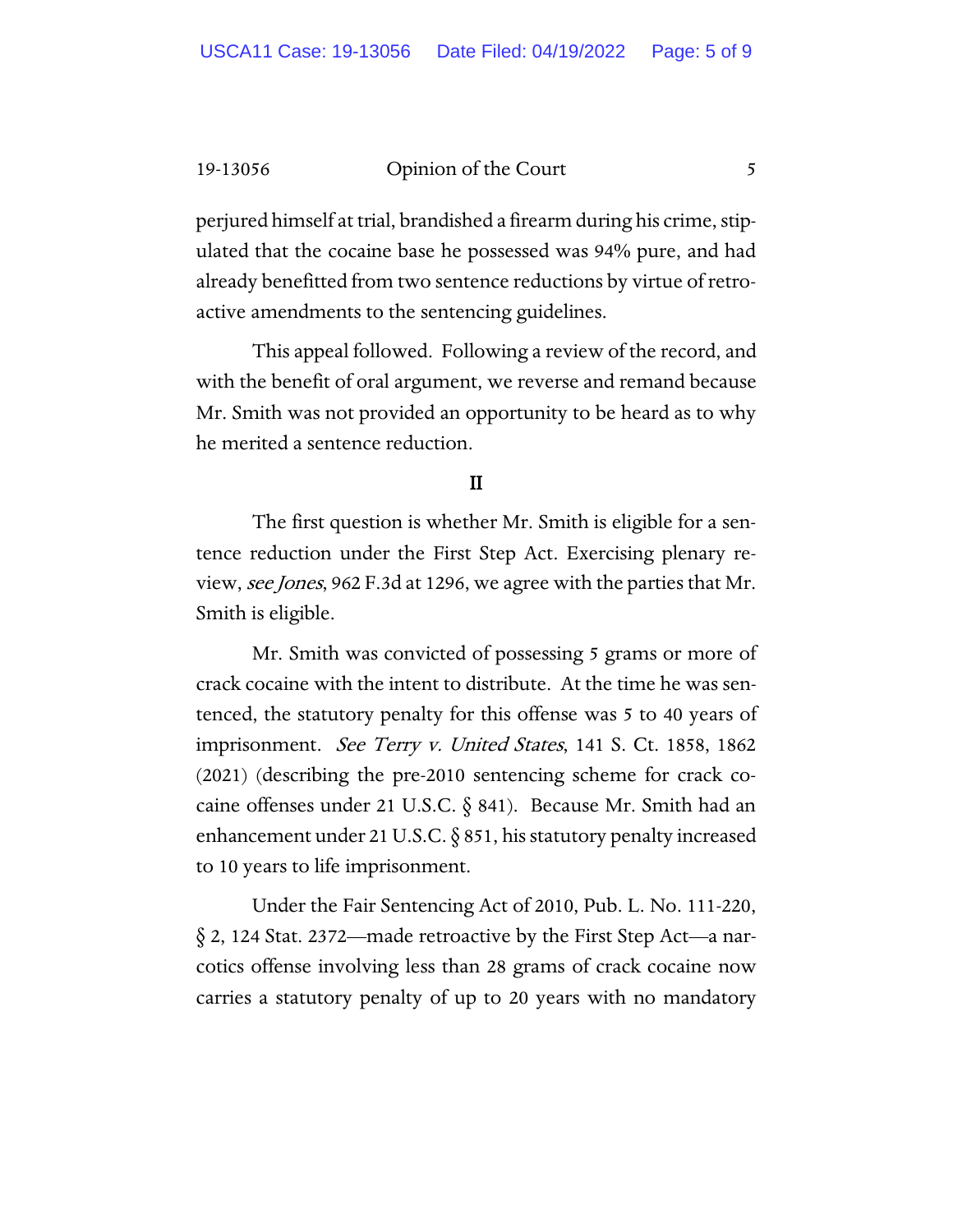minimum. With an  $\S$  851 enhancement, such an offense carries a maximum sentence of 30 years, again with no mandatory minimum. See Fair Sentencing Act,  $\S$  2. Because Mr. Smith's statutory penalty for his crack cocaine offense has been modified by the retroactive application of the Fair Sentencing Act, his conviction is a "covered offense" under  $\S$  404(a) of the First Step Act and he is eligible for a reduction under  $\S$  404(b). See Terry, 141 U.S. at 1862; Jones, 962 F.3d at 1302-03.<sup>2</sup>

The second question is whether the district court erred in alternatively denying relief to Mr. Smith under the First Step Act. We review a decision to deny relief under the Act for abuse of discretion. See Jones, 962 F.3d at 1296. As we have explained in several cases, a "district court's alternative exercise of discretion in denying a First Step Act motion can suffice for affirmance." United States v. Gonzalez, 9 F.4th 1327, 1332 (11th Cir. 2021). See also United States v. Potts, 997 F.3d 1142, 1145–46 (11th Cir. 2021). Under the circumstances presented here, however, the alternative denial cannot stand.

"'[A] defendant can file only one motion for resentencing" under the First Step Act, and a second motion is barred "if the first was denied after a complete review . . . on the merits." United States v. Denson, 963 F.3d 1080, 1087 (11th Cir. 2020) (internal

<sup>&</sup>lt;sup>2</sup> As noted earlier, the district court did not have the benefit of our decision in Jones when it ruled that Mr. Smith was not eligible for relief under the First Step Act.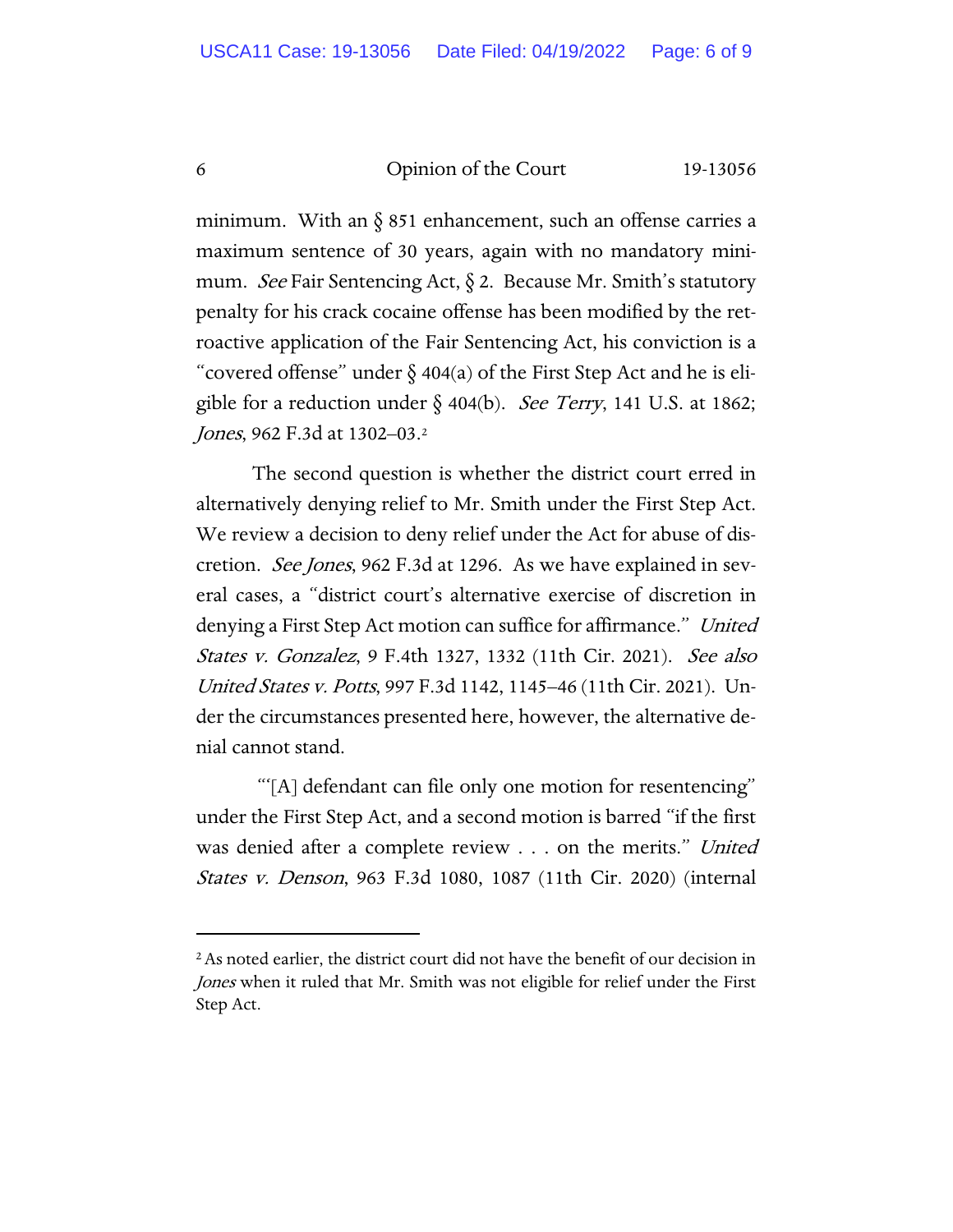quotation marks and citation omitted, and emphasis removed). As noted, the district court construed Mr. Smith's pro se motion for appointment of counsel—which contained no arguments about eligibility and no reasons as to why a reduction would be appropriate—as a motion for a sentence reduction under the First Step Act. Assuming without deciding that it was correct to do so, cf. United States v. Russell, 994 F.3d 1230, 1242–43 (11th Cir. 2021) (Branch, J., concurring in the judgment) (asserting that the district court in that case should not have construed the defendant's motion for appointment of counsel as a motion for a sentence reduction under the First Step Act), the court should not have rendered an alternative ruling on whether Mr. Smith merited a sentence reduction without giving him an opportunity to be heard on the issue.

"[B]efore acting on its own initiative, a court must accord the parties fair notice and an opportunity to present their positions." *Day v. McDonough*, 547 U.S. 198, 210 (2006). We have said that the complete denial of the opportunity to be heard on a material issue is a violation "of due process which is never harmless error," Republic Nat'l Bank of Dallas v. Crippen, 224 F.2d 565, 566 (5th Cir. 1955), and have reversed district court orders and judgments in a variety of settings when such an opportunity was not provided. See, e.g., McIntosh v. Royal Caribbean Cruises, Ltd., 5 F.4th 1309, 1312 (11th Cir. 2021); S.E.C. v. Torchia, 922 F.3d 1307, 1318–19 (11th Cir. 2019); United States v. Shaygan, 652 F.3d 1297, 1317–18 (11th Cir. 2011); Parker v. Williams, 862 F.2d 1471, 1474– 75, 1481–82 (11th Cir. 1989), overruled on other grounds by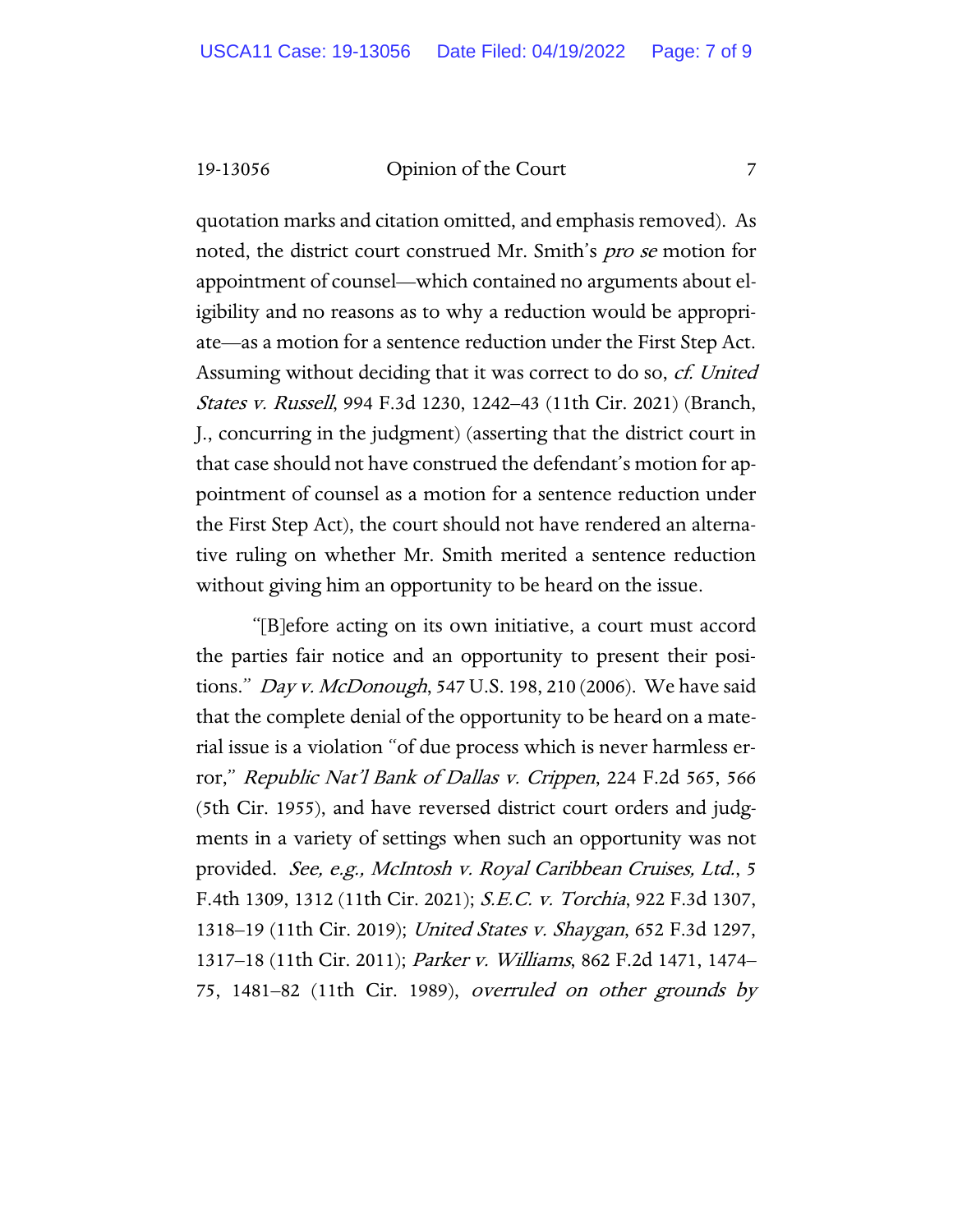Turquitt v. Jefferson County, 137 F.3d 1285, 1292 (11th Cir. 1998) (en banc); Council of Federated Organizations v. Mize, 339 F.2d 898, 900–01 (5th Cir. 1964).

Here, Mr. Smith did not have an opportunity to present arguments in support of his request for a sentence reduction under the First Step Act. The district court based its initial denial of the construed motion on eligibility grounds, and when Mr. Smith moved for reconsideration he understandably only addressed whether he was eligible for relief. The court denied the parties' joint request for a briefing schedule, and also denied Mr. Smith's request for leave to file a reply to the government's submission. As a result, when the court issued its alternative ruling that Mr. Smith did not merit a reduction of his sentence it did so without hearing from him. That was error.

The government argues that the district court "was not required to await further brief[ing] from [Mr.] Smith before ruling" given the "sweeping discretion" afforded to it by Congress under the First Step Act. See Appellee's Br. at 26. We do not doubt the discretion point, but we cannot agree with the government's procedural assertion. Although the district court provided reasons as to why Mr. Smith did not merit a sentence reduction, it rendered its alternative ruling without hearing from him and without considering the factual and legal bases that might support a favorable exercise of discretion. The wide berth given to district courts by the First Step Act requires deferential review with respect to the ultimate exercise of discretion, but it does not speak to the process